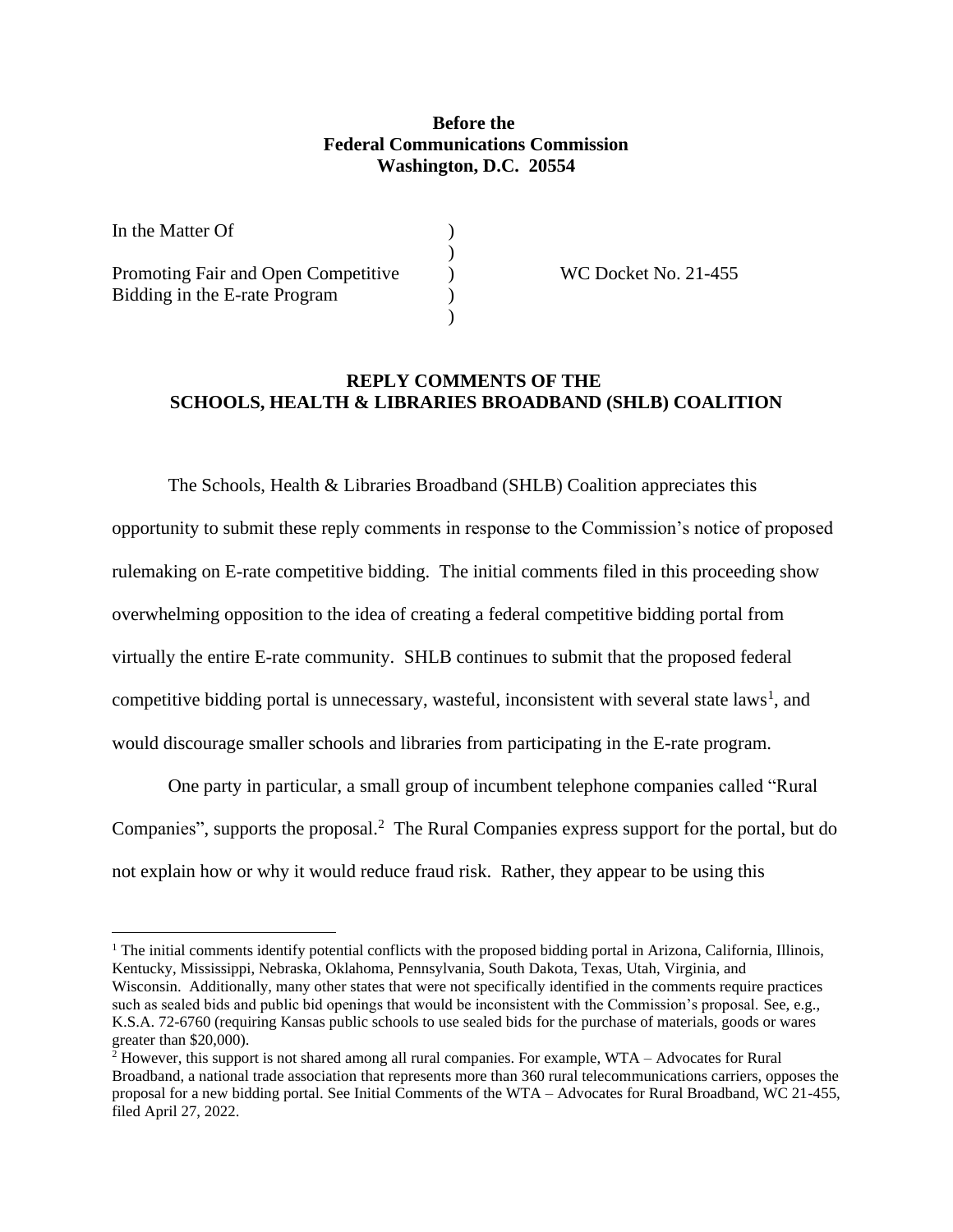proceeding to re-state old arguments that the lawful decisions of local school systems to choose an alternate provider of service should be overturned. They make several unsubstantiated claims of waste and fraud in the E-rate program without providing evidence to support these unfortunate allegations. While they repeatedly maintain that schools received E-rate funding for special construction in areas they already serve, the fact that some schools and libraries obtained such Erate support for special construction projects does not prove that there is waste in the program. There may be several valid and lawful reasons why a school system would choose a competitive provider, such as:

- An existing provider fails to bid on the project (as in Texas discussed below).
- An existing provider has fiber somewhere in the region but not to the specific desired school or library locations.
- An existing provider submitted a bid that was not the most cost-effective solution for the school/library needs. SHLB members report that incumbent providers often price their services at such a high level that it is more economic for the applicant to engage in special construction.
- An existing provider's fiber may be unreliable or old.

Essentially, the Rural Carriers raise an argument about overbuilding that the Commission considered two years ago and chose not to address. The overbuilding policy was not raised in the NPRM and is a diversion from the issue at hand. While the overbuilding discussion does not fit in this proceeding, it is important to clarify briefly that there are significant factual disputes regarding the Texas and Arizona examples cited by the Rural Carriers. In Texas, the incumbent telephone companies submit that they did not bid on the project because they did not know about the pending RFP, but SHLB members are certain that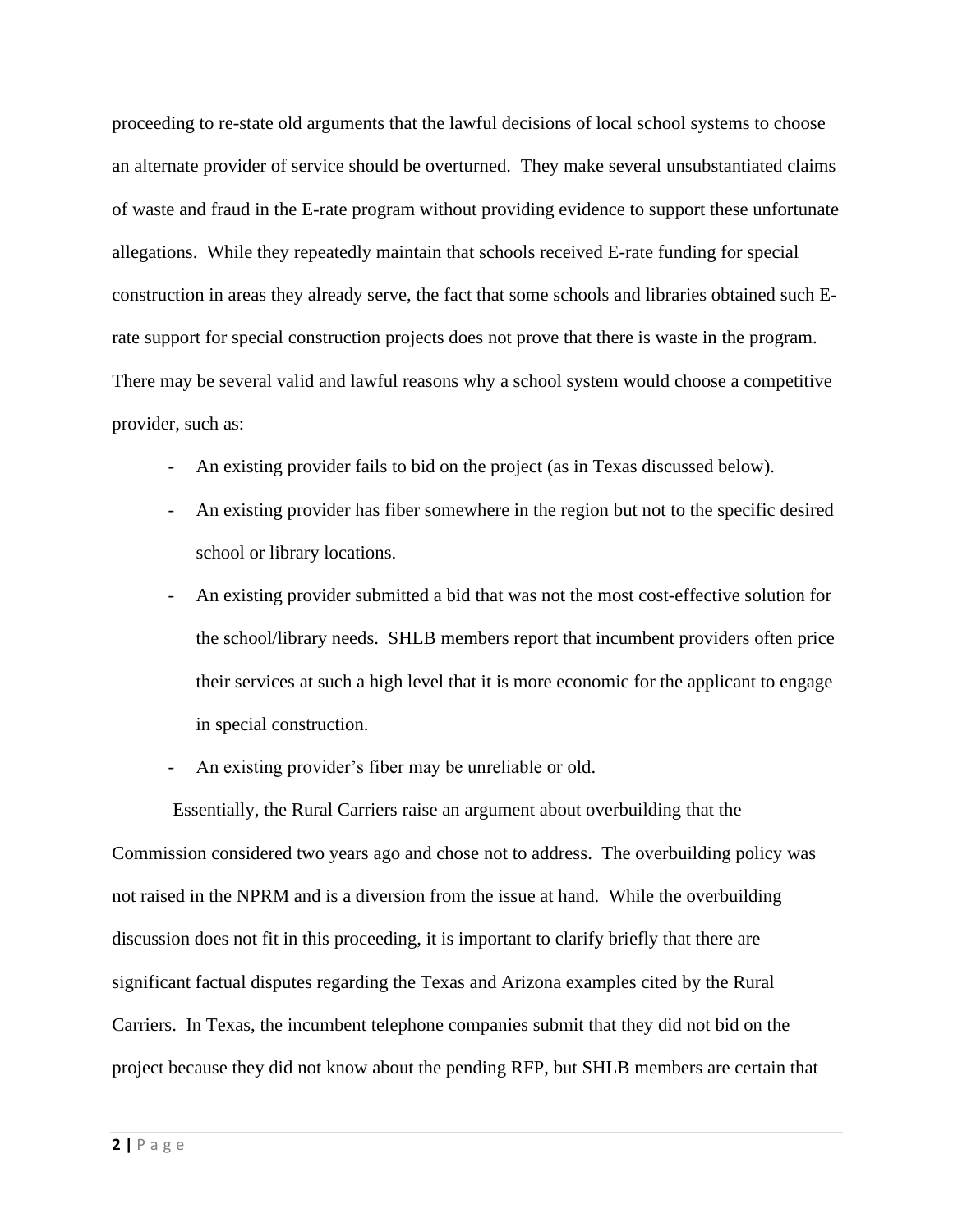the service providers did in fact know about the RFP and participated in a bidder conference meeting specifically about the project. In Arizona, the Rural Carriers submit that the school system chose a more expensive project than the bid submitted by Valley Telephone, but the school system chose the winning bidder because there were significant quality of service issues involved that applicants are allowed to consider under the E-rate rules.

Regardless of who is correct about the facts in these particular cases, a couple of isolated misunderstandings should not be a reason to subject thousands of schools, libraries and vendors across the whole country to an onerous and new competitive bidding portal. No party filing comments in this proceeding demonstrated any significant evidence of waste or fraud in this proceeding that would justify such a comprehensive change in the E-rate processes. In fact, one SHLB member calculated that the amount of recovered funds from unlawful activity in the Erate program amounts to less than 0.16 percent of all E-rate funding since the program began in 1998.<sup>3</sup>

The Rural Carriers raise one particular idea, however, that may be worthy of further discussion. They submit that the competitive bidding process could be improved if applicants identify all of the ZIP codes covered by an E-rate consortia bid application. Making this information available more easily to potential bidders could increase the number of bids that applicants receive. On the other hand, some SHLB members report that this is unnecessary because the service providers can already search for these bidding opportunities through USAC's

<sup>&</sup>lt;sup>3</sup> See SHLB Webinar recording and slides on May 25, 2022, available at

https://www.shlb.org/webinars#WatchRecording. (Jim Kerr, Principal at KB & Associates, slide #3, said as follows: "According to the DOJ website there has been \$88,815,297.49 in recovered funds from USAC participants in Waste, Fraud and Abuse cases since 1998. With \$57,105,319,188.65 in Committed Funds since E‐Rate's inception this equates to 0.16%. Most of these violations would not have been discovered if the NPRM were implemented. Only 13 companies and 39 individuals have been prosecuted over 25 years.")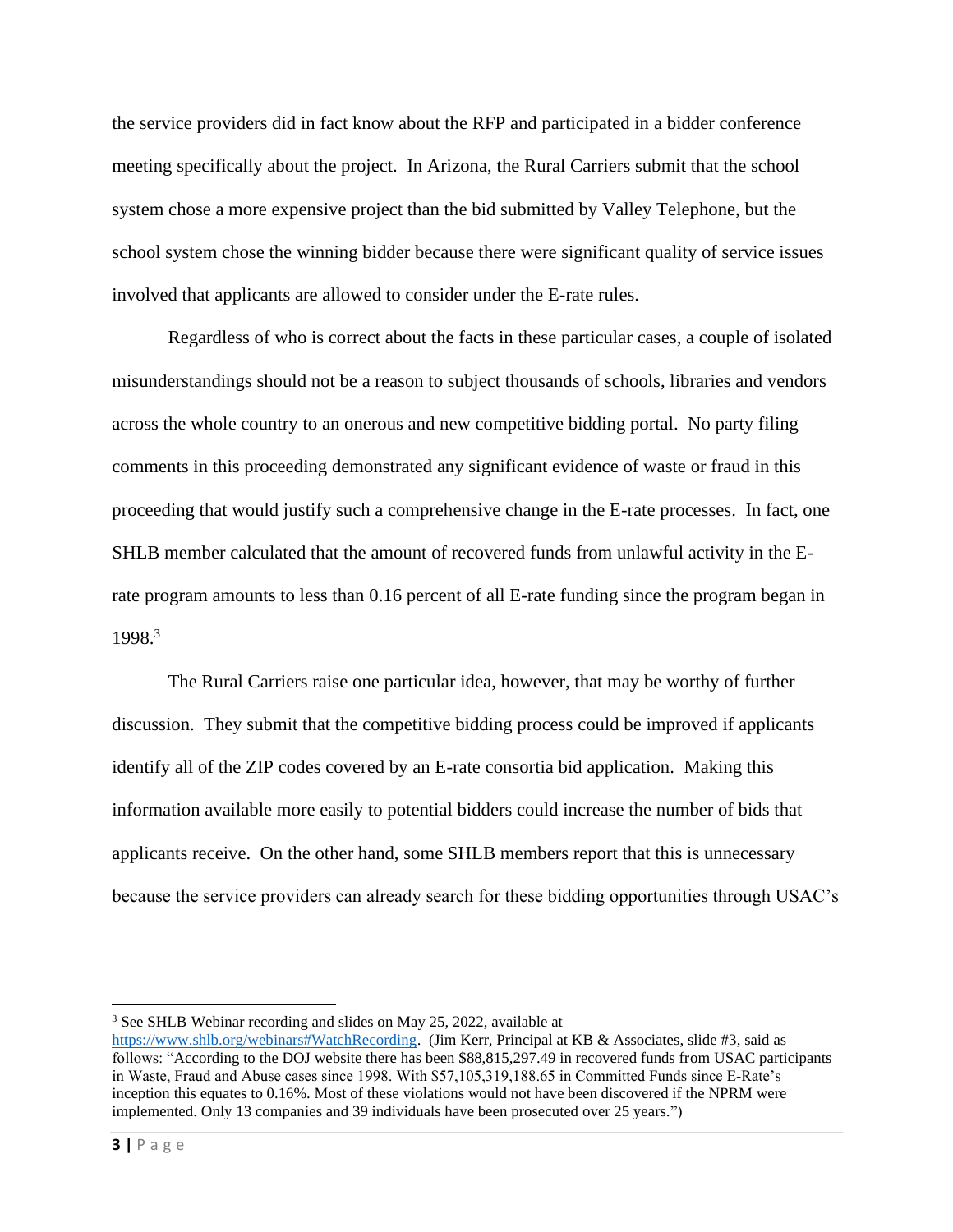open data portal.<sup>4</sup> Including all the ZIP codes could be an onerous new obligation on applicants that could also result in rejections of otherwise legitimate E-rate applications if a mistake is made in listing ZIP codes. USAC's Download 470 Information tool allows a vendor to scan a list (and download if desired) of 470s identified by Billed Entity Number. Were USAC to require each of those summary records to include all ZIP codes, the list would become unmanageable particularly for large applications. On the other hand, the Commission could consider requiring each Form 470 to include all the ZIP codes so that potential bidders have access to the full geographic scope of the proposal. Many consortia applicants already provide this information, so it is not clear that adopting a rule to this effect is necessary.

The SHLB Coalition has previously suggested that improving the search capability on the USAC website would provide benefits to both applicants and service providers, but we caution that any new policy on ZIP codes should not become a "gotcha" that results in denials.<sup>5</sup> Also, SHLB is not suggesting that any new policy to include all ZIP codes in a service territory should be considered or apply to Category Two applicants. The Rural Carriers do not address Category Two applications and there is no reason to think that the burden of new ZIP code rules would provide any benefit to Category Two procurements. SHLB looks forward to further conversations on this matter.

One final point deserves emphasis: the GAO report did not recommend adoption of a competitive bidding portal. The Government Accountability Office (GAO) in its 2020 report on the E-rate program identified "opportunities to misrepresent compliance with competitive

<sup>4</sup> USAC currently provides three tools to service providers to search for FCC Form 470 bidding opportunities. See USAC, *Step 2: Responding to Bids*, *Reviewing the FCC Form 470*, https://www.usac.org/e-rate/serviceproviders/step-2-responding-to-bids/ (last visited May 27, 2022).

 $<sup>5</sup>$  For example, applicants should not be penalized for inadvertent under-listing or over-listing ZIP codes in their</sup> Form 470.